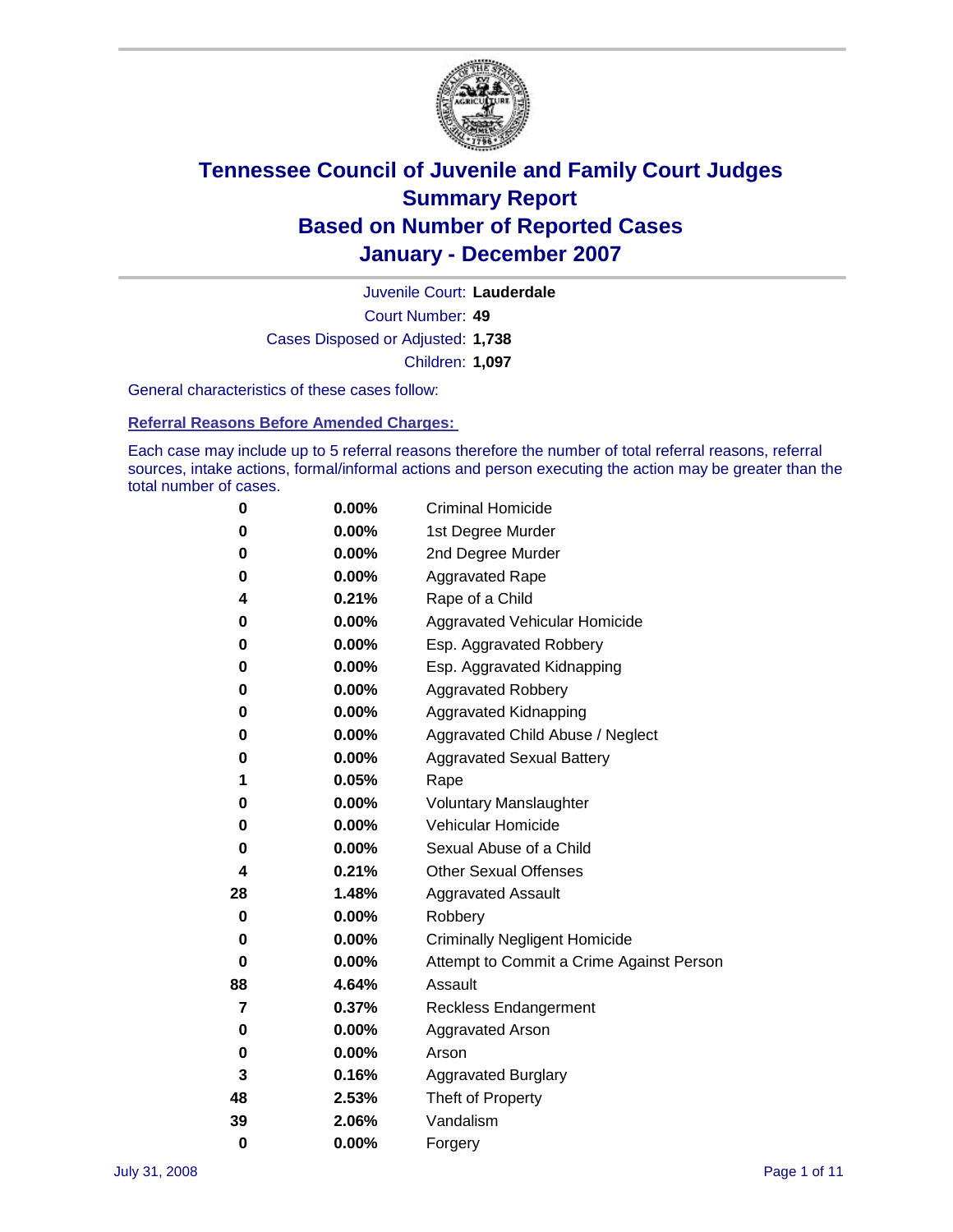

Court Number: **49** Juvenile Court: **Lauderdale** Cases Disposed or Adjusted: **1,738** Children: **1,097**

#### **Referral Reasons Before Amended Charges:**

Each case may include up to 5 referral reasons therefore the number of total referral reasons, referral sources, intake actions, formal/informal actions and person executing the action may be greater than the total number of cases.

| 0                       | 0.00%    | <b>Worthless Checks</b>                                     |
|-------------------------|----------|-------------------------------------------------------------|
| 0                       | 0.00%    | Illegal Possession / Fraudulent Use of Credit / Debit Cards |
| 14                      | 0.74%    | <b>Burglary</b>                                             |
| 0                       | 0.00%    | Unauthorized Use of a Vehicle                               |
| 1                       | 0.05%    | <b>Cruelty to Animals</b>                                   |
| 0                       | 0.00%    | Sale of Controlled Substances                               |
| 4                       | 0.21%    | <b>Other Drug Offenses</b>                                  |
| 21                      | 1.11%    | <b>Possession of Controlled Substances</b>                  |
| 0                       | 0.00%    | <b>Criminal Attempt</b>                                     |
| 3                       | 0.16%    | Carrying Weapons on School Property                         |
| 7                       | 0.37%    | Unlawful Carrying / Possession of a Weapon                  |
| $\mathbf 2$             | 0.11%    | <b>Evading Arrest</b>                                       |
| 0                       | 0.00%    | Escape                                                      |
| 0                       | 0.00%    | Driving Under Influence (DUI)                               |
| 31                      | 1.64%    | Possession / Consumption of Alcohol                         |
| 8                       | 0.42%    | Resisting Stop, Frisk, Halt, Arrest or Search               |
| 1                       | 0.05%    | <b>Aggravated Criminal Trespass</b>                         |
| 11                      | 0.58%    | Harassment                                                  |
| $\overline{\mathbf{z}}$ | 0.37%    | Failure to Appear                                           |
| $\mathbf 2$             | 0.11%    | Filing a False Police Report                                |
| $\mathbf{2}$            | 0.11%    | Criminal Impersonation                                      |
| 43                      | 2.27%    | <b>Disorderly Conduct</b>                                   |
| 20                      | 1.06%    | <b>Criminal Trespass</b>                                    |
| $\mathbf{2}$            | 0.11%    | <b>Public Intoxication</b>                                  |
| 0                       | 0.00%    | Gambling                                                    |
| 77                      | 4.06%    | Traffic                                                     |
| 1                       | 0.05%    | Local Ordinances                                            |
| 0                       | $0.00\%$ | Violation of Wildlife Regulations                           |
| 0                       | 0.00%    | Contempt of Court                                           |
| 84                      | 4.43%    | Violation of Probation                                      |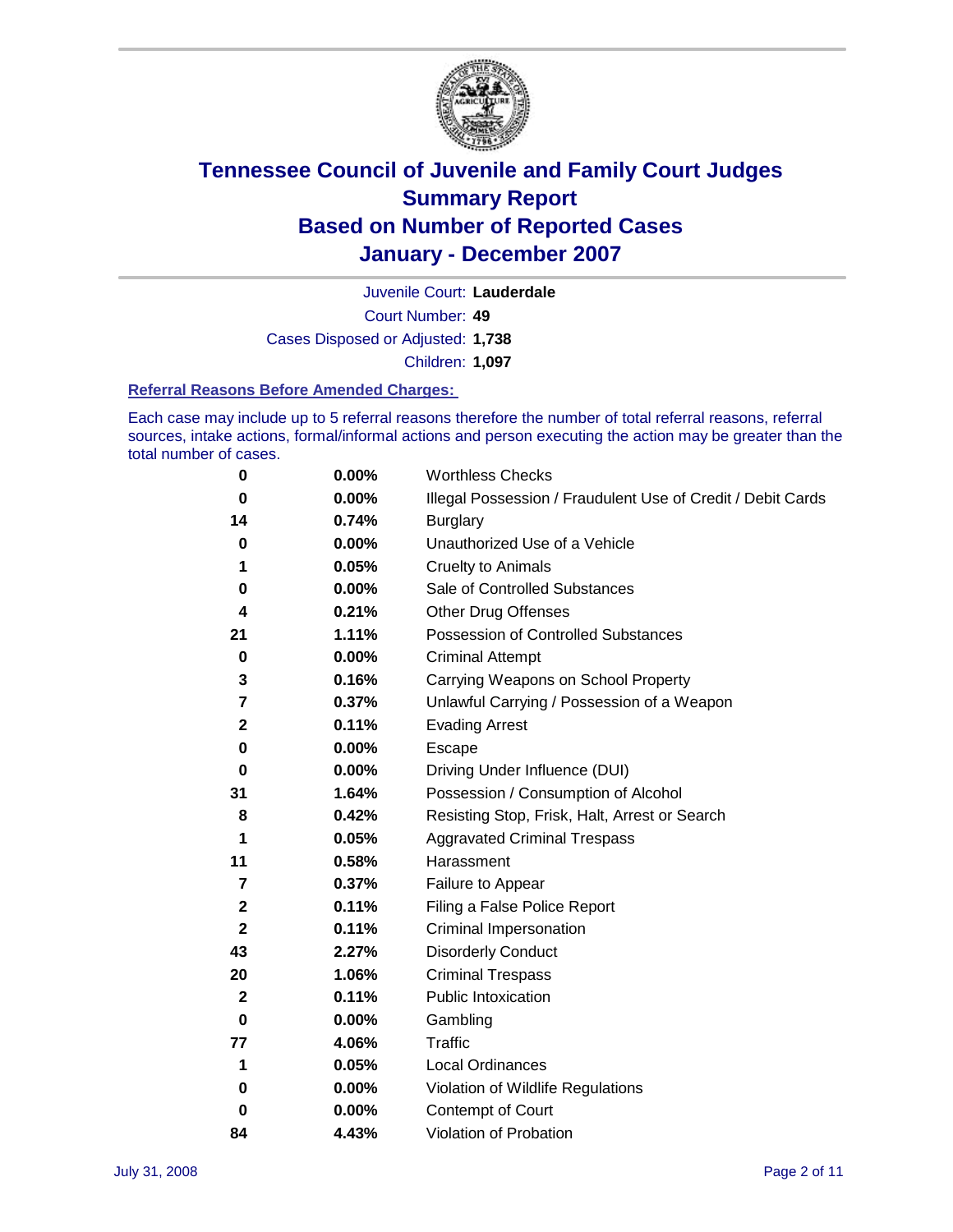

Court Number: **49** Juvenile Court: **Lauderdale** Cases Disposed or Adjusted: **1,738** Children: **1,097**

#### **Referral Reasons Before Amended Charges:**

Each case may include up to 5 referral reasons therefore the number of total referral reasons, referral sources, intake actions, formal/informal actions and person executing the action may be greater than the total number of cases.

| 7           | 0.37%   | Violation of Aftercare                 |
|-------------|---------|----------------------------------------|
| 77          | 4.06%   | Unruly Behavior                        |
| 108         | 5.70%   | Truancy                                |
| 21          | 1.11%   | In-State Runaway                       |
| 0           | 0.00%   | Out-of-State Runaway                   |
| 9           | 0.47%   | Possession of Tobacco Products         |
| $\mathbf 2$ | 0.11%   | Violation of a Valid Court Order       |
| 5           | 0.26%   | Violation of Curfew                    |
| 0           | 0.00%   | Sexually Abused Child                  |
| 0           | 0.00%   | <b>Physically Abused Child</b>         |
| 199         | 10.50%  | Dependency / Neglect                   |
| 1           | 0.05%   | <b>Termination of Parental Rights</b>  |
| 0           | 0.00%   | <b>Violation of Pretrial Diversion</b> |
| 0           | 0.00%   | Violation of Informal Adjustment       |
| 0           | 0.00%   | <b>Judicial Review</b>                 |
| 0           | 0.00%   | <b>Administrative Review</b>           |
| 0           | 0.00%   | <b>Foster Care Review</b>              |
| 91          | 4.80%   | Custody                                |
| 0           | 0.00%   | Visitation                             |
| 54          | 2.85%   | Paternity / Legitimation               |
| 642         | 33.88%  | <b>Child Support</b>                   |
| 0           | 0.00%   | <b>Request for Medical Treatment</b>   |
| 0           | 0.00%   | <b>Consent to Marry</b>                |
| 116         | 6.12%   | Other                                  |
| 1,895       | 100.00% | <b>Total Referrals</b>                 |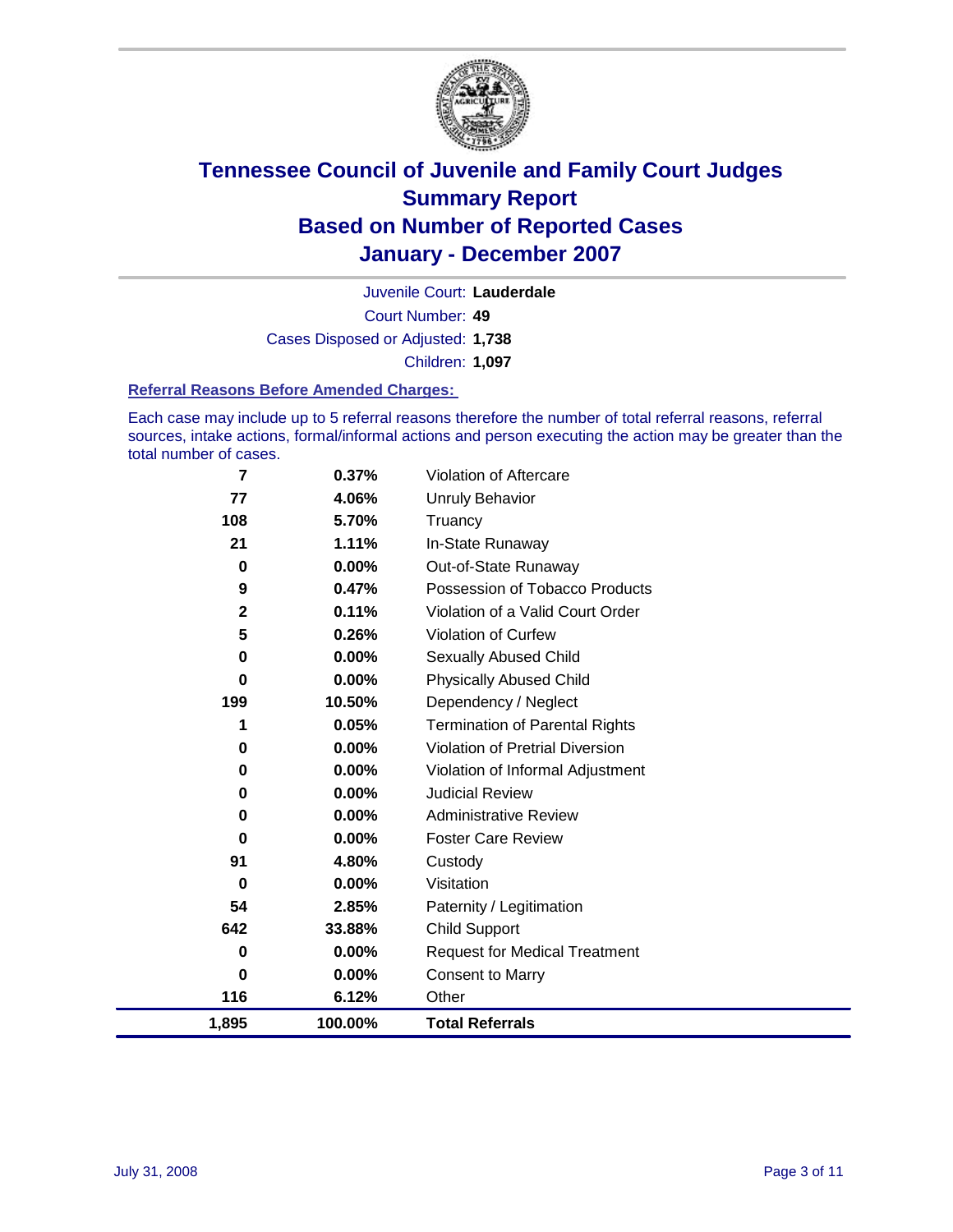

|                                   |          | Juvenile Court: Lauderdale<br>Court Number: 49 |  |  |  |
|-----------------------------------|----------|------------------------------------------------|--|--|--|
| Cases Disposed or Adjusted: 1,738 |          |                                                |  |  |  |
|                                   |          | <b>Children: 1,097</b>                         |  |  |  |
| Referral Sources: 1               |          |                                                |  |  |  |
| 290                               | 15.30%   | Law Enforcement                                |  |  |  |
| 693                               | 36.57%   | Parents                                        |  |  |  |
| 136                               | 7.18%    | Relatives                                      |  |  |  |
| 0                                 | $0.00\%$ | Self                                           |  |  |  |
| 170                               | 8.97%    | School                                         |  |  |  |
| 0                                 | $0.00\%$ | <b>CSA</b>                                     |  |  |  |
| 212                               | 11.19%   | <b>DCS</b>                                     |  |  |  |
| 0                                 | $0.00\%$ | <b>Other State Department</b>                  |  |  |  |
| Û                                 | 0.000/   | District Attornaula Office                     |  |  |  |

| 1,895 | 100.00%  | <b>Total Referral Sources</b>     |  |
|-------|----------|-----------------------------------|--|
| 86    | 4.54%    | Other                             |  |
| 0     | 0.00%    | Unknown                           |  |
| 0     | 0.00%    | Hospital                          |  |
| 0     | 0.00%    | Child & Parent                    |  |
| 91    | 4.80%    | Victim                            |  |
| 9     | 0.47%    | <b>Other Court</b>                |  |
| 0     | 0.00%    | Social Agency                     |  |
| 208   | 10.98%   | <b>Court Staff</b>                |  |
| 0     | $0.00\%$ | <b>District Attorney's Office</b> |  |

#### **Age of Child at Referral: 2**

| 1.097 | 100.00% | <b>Total Child Count</b> |  |
|-------|---------|--------------------------|--|
| 0     | 0.00%   | Unknown / Not Reported   |  |
| 35    | 3.19%   | Ages 19 and Over         |  |
| 151   | 13.76%  | Ages 17 through 18       |  |
| 197   | 17.96%  | Ages 15 through 16       |  |
| 132   | 12.03%  | Ages 13 through 14       |  |
| 101   | 9.21%   | Ages 11 through 12       |  |
| 481   | 43.85%  | Ages 10 and Under        |  |
|       |         |                          |  |

<sup>1</sup> If different than number of Referral Reasons (1895), verify accuracy of your court's data.

One child could be counted in multiple categories, verify accuracy of your court's data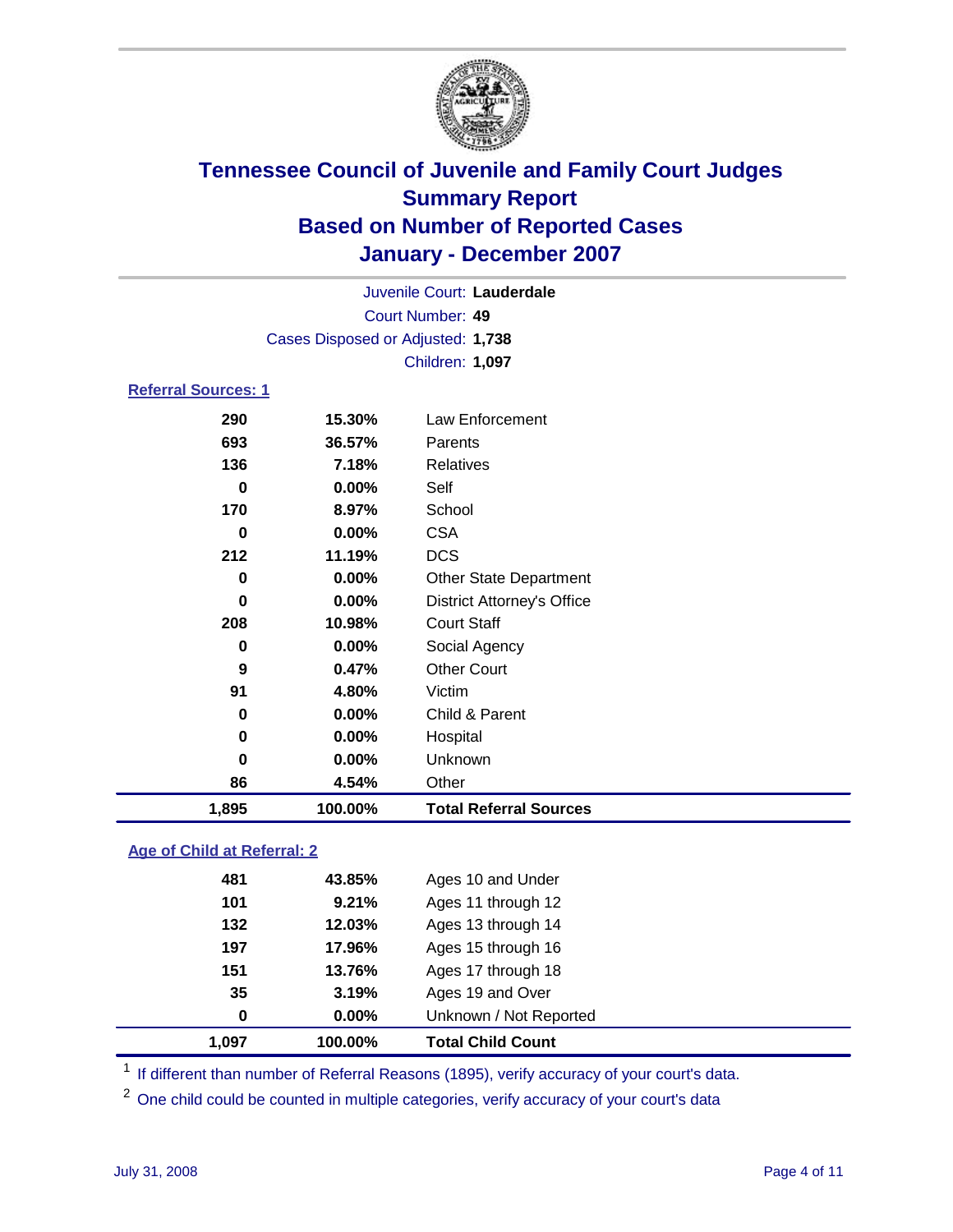

| Juvenile Court: Lauderdale              |                                   |                          |  |  |
|-----------------------------------------|-----------------------------------|--------------------------|--|--|
| <b>Court Number: 49</b>                 |                                   |                          |  |  |
|                                         | Cases Disposed or Adjusted: 1,738 |                          |  |  |
|                                         |                                   | Children: 1,097          |  |  |
| Sex of Child: 1                         |                                   |                          |  |  |
| 611                                     | 55.70%                            | Male                     |  |  |
| 486                                     | 44.30%                            | Female                   |  |  |
| $\bf{0}$                                | 0.00%                             | Unknown                  |  |  |
| 1,097                                   | 100.00%                           | <b>Total Child Count</b> |  |  |
| Race of Child: 1                        |                                   |                          |  |  |
| 523                                     | 47.68%                            | White                    |  |  |
| 549                                     | 50.05%                            | African American         |  |  |
| $\overline{7}$                          | 0.64%                             | Native American          |  |  |
| $\bf{0}$                                | 0.00%                             | Asian                    |  |  |
| 13                                      | 1.19%                             | Mixed                    |  |  |
| 5                                       | 0.46%                             | Unknown                  |  |  |
| 1,097                                   | 100.00%                           | <b>Total Child Count</b> |  |  |
| <b>Hispanic Origin: 1</b>               |                                   |                          |  |  |
| 3                                       | 0.27%                             | Yes                      |  |  |
| 1,094                                   | 99.73%                            | <b>No</b>                |  |  |
| $\mathbf 0$                             | 0.00%                             | Unknown                  |  |  |
| 1,097                                   | 100.00%                           | <b>Total Child Count</b> |  |  |
| <b>School Enrollment of Children: 1</b> |                                   |                          |  |  |
| 777                                     | 70.83%                            | Yes                      |  |  |
| 319                                     | 29.08%                            | No                       |  |  |
| 1                                       | 0.09%                             | Unknown                  |  |  |
| 1,097                                   | 100.00%                           | <b>Total Child Count</b> |  |  |

<sup>1</sup> One child could be counted in multiple categories, verify accuracy of your court's data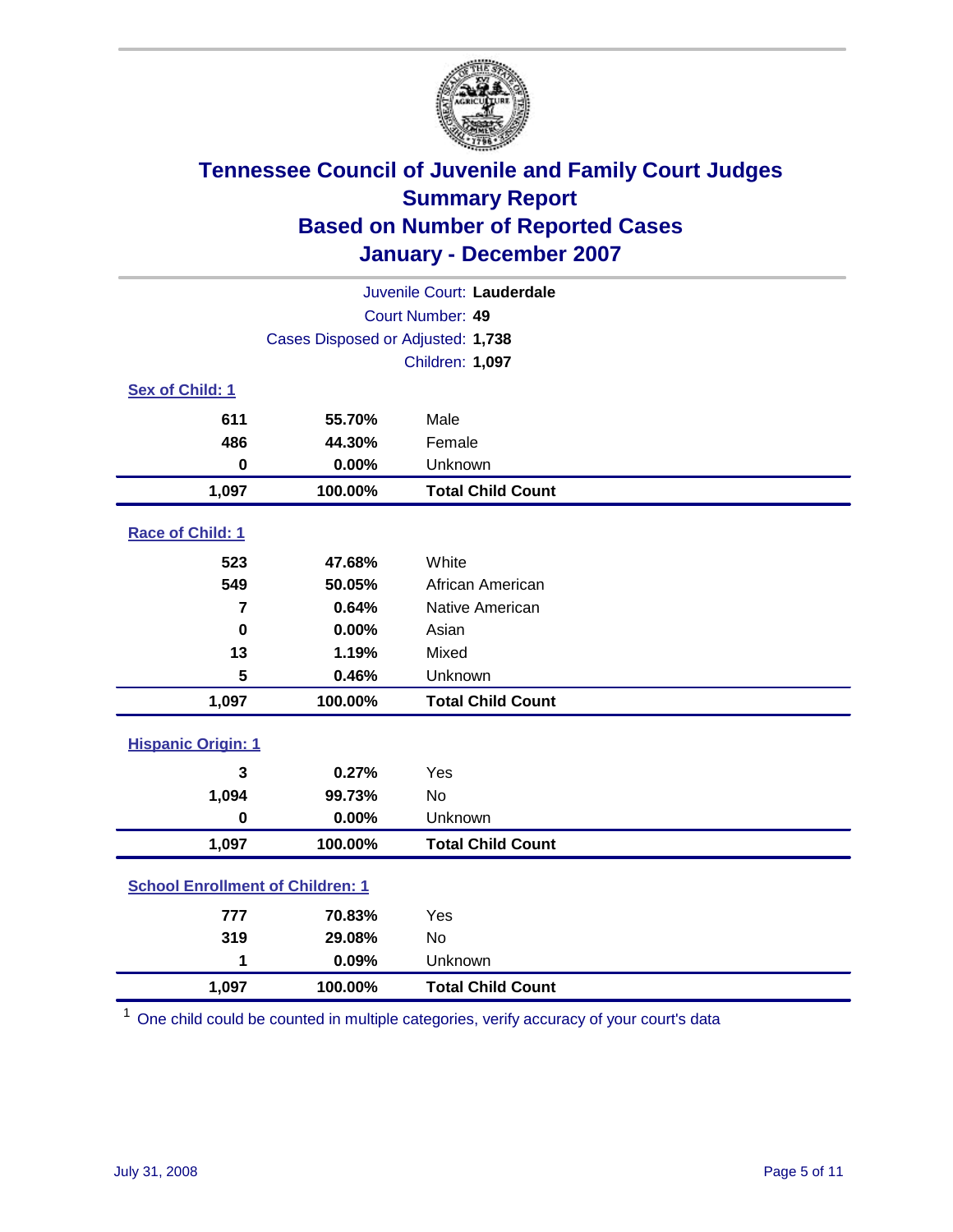

Court Number: **49** Juvenile Court: **Lauderdale** Cases Disposed or Adjusted: **1,738** Children: **1,097**

#### **Living Arrangement of Child at Time of Referral: 1**

| 1,097        | 100.00%  | <b>Total Child Count</b>     |
|--------------|----------|------------------------------|
| 3            | 0.27%    | Other                        |
| 1            | 0.09%    | <b>Unknown</b>               |
| 34           | 3.10%    | Independent                  |
| 0            | $0.00\%$ | In an Institution            |
| 0            | $0.00\%$ | In a Residential Center      |
| 29           | 2.64%    | In a Group Home              |
| 46           | 4.19%    | With Foster Family           |
| $\mathbf{2}$ | 0.18%    | With Adoptive Parents        |
| 134          | 12.22%   | <b>With Relatives</b>        |
| 74           | 6.75%    | With Father                  |
| 642          | 58.52%   | With Mother                  |
| 22           | 2.01%    | With Mother and Stepfather   |
| 20           | 1.82%    | With Father and Stepmother   |
| 90           | 8.20%    | With Both Biological Parents |

#### **Type of Detention: 2**

| 1.738 | 100.00%  | <b>Total Detention Count</b> |
|-------|----------|------------------------------|
| 0     | $0.00\%$ | Other                        |
| 1,664 | 95.74%   | Does Not Apply               |
| 0     | $0.00\%$ | <b>Unknown</b>               |
| 45    | 2.59%    | <b>Psychiatric Hospital</b>  |
| 0     | 0.00%    | Jail - No Separation         |
| 0     | $0.00\%$ | Jail - Partial Separation    |
| 0     | $0.00\%$ | Jail - Complete Separation   |
| 29    | 1.67%    | Juvenile Detention Facility  |
| 0     | $0.00\%$ | Non-Secure Placement         |
|       |          |                              |

<sup>1</sup> One child could be counted in multiple categories, verify accuracy of your court's data

<sup>2</sup> If different than number of Cases (1738) verify accuracy of your court's data.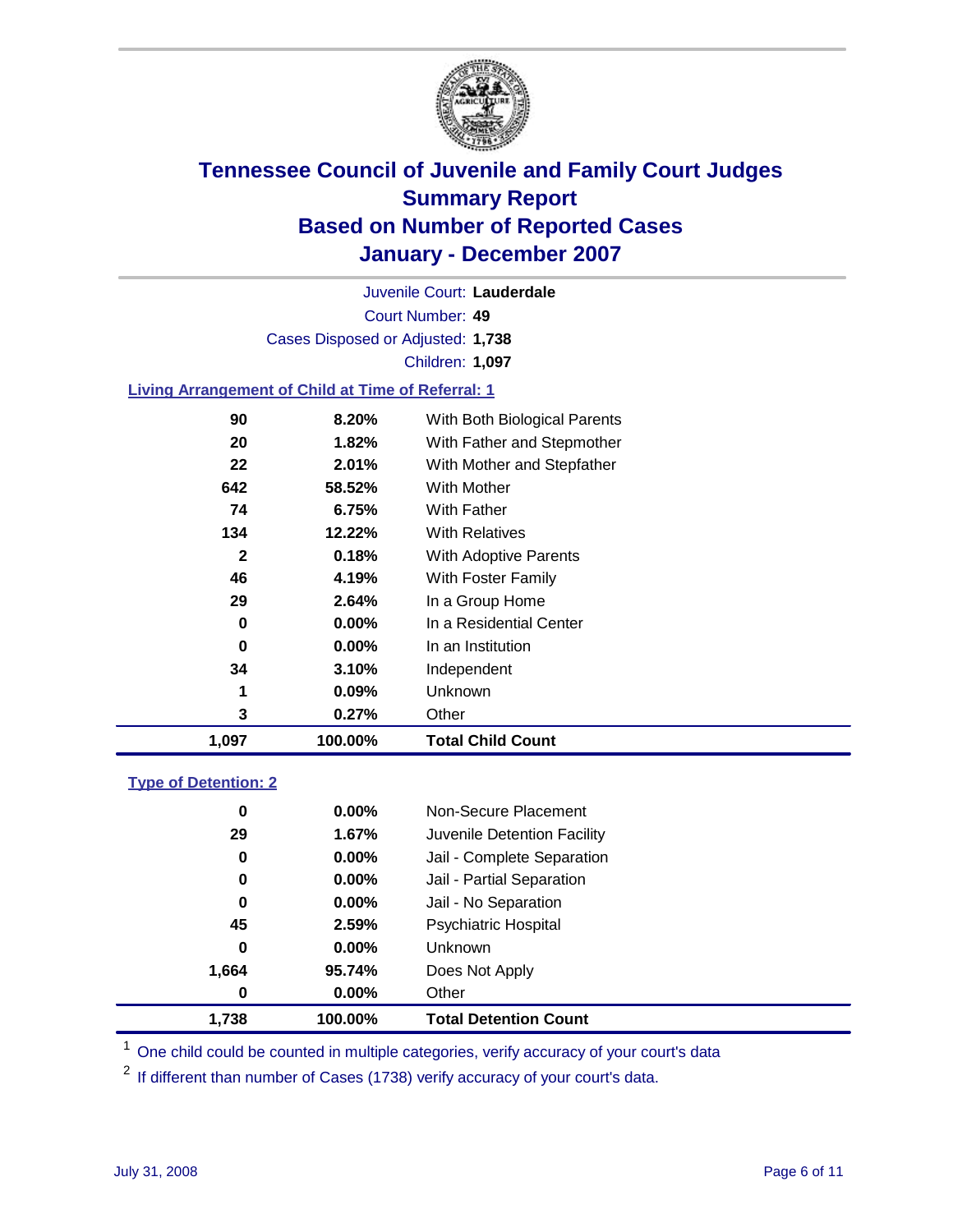

|                                                    | Juvenile Court: Lauderdale        |                                      |  |  |
|----------------------------------------------------|-----------------------------------|--------------------------------------|--|--|
|                                                    | Court Number: 49                  |                                      |  |  |
|                                                    | Cases Disposed or Adjusted: 1,738 |                                      |  |  |
|                                                    |                                   | Children: 1,097                      |  |  |
| <b>Placement After Secure Detention Hearing: 1</b> |                                   |                                      |  |  |
| 47                                                 | 2.70%                             | Returned to Prior Living Arrangement |  |  |
| $\bf{0}$                                           | 0.00%                             | Juvenile Detention Facility          |  |  |
| $\bf{0}$                                           | 0.00%                             | Jail                                 |  |  |
| 21                                                 | 1.21%                             | Shelter / Group Home                 |  |  |
| 0                                                  | 0.00%                             | Foster Family Home                   |  |  |
| 4                                                  | 0.23%                             | Psychiatric Hospital                 |  |  |
| 0                                                  | 0.00%                             | Unknown / Not Reported               |  |  |
| 1,662                                              | 95.63%                            | Does Not Apply                       |  |  |
| 4                                                  | 0.23%                             | Other                                |  |  |
| 1,738                                              | 100.00%                           | <b>Total Placement Count</b>         |  |  |
| <b>Intake Actions: 2</b>                           |                                   |                                      |  |  |
| 1,684                                              | 88.87%                            | <b>Petition Filed</b>                |  |  |
| 125                                                | 6.60%                             | <b>Motion Filed</b>                  |  |  |
| 70                                                 | 3.69%                             | <b>Citation Processed</b>            |  |  |
| 0                                                  | 0.00%                             | Notification of Paternity Processed  |  |  |
| $\mathbf 0$                                        | 0.00%                             | Scheduling of Judicial Review        |  |  |
| 0                                                  | 0.00%                             | Scheduling of Administrative Review  |  |  |
| 0                                                  | 0.00%                             | Scheduling of Foster Care Review     |  |  |
| 0                                                  | 0.00%                             | Unknown                              |  |  |
| 0                                                  | 0.00%                             | Does Not Apply                       |  |  |
| 16                                                 | 0.84%                             | Other                                |  |  |
|                                                    |                                   |                                      |  |  |
| 1,895                                              | 100.00%                           | <b>Total Intake Count</b>            |  |  |

<sup>1</sup> If different than number of Cases (1738) verify accuracy of your court's data.

<sup>2</sup> If different than number of Referral Reasons (1895), verify accuracy of your court's data.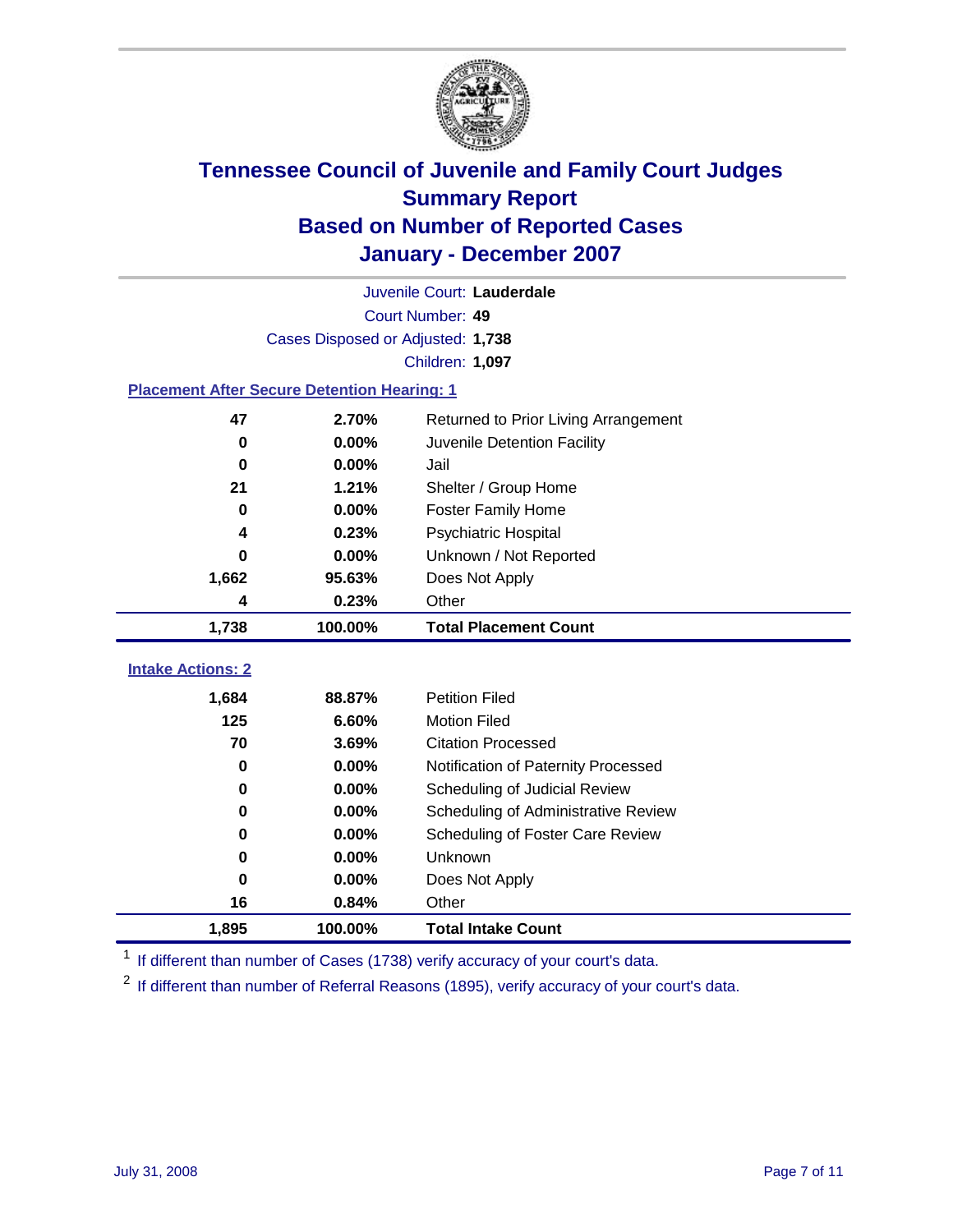

Court Number: **49** Juvenile Court: **Lauderdale** Cases Disposed or Adjusted: **1,738** Children: **1,097**

#### **Last Grade Completed by Child: 1**

| 0        | 0.00%   | Too Young for School     |
|----------|---------|--------------------------|
| 0        | 0.00%   | Preschool                |
| $\bf{0}$ | 0.00%   | Kindergarten             |
| 66       | 6.02%   | 1st Grade                |
| 39       | 3.56%   | 2nd Grade                |
| 40       | 3.65%   | 3rd Grade                |
| 46       | 4.19%   | 4th Grade                |
| 59       | 5.38%   | 5th Grade                |
| 51       | 4.65%   | 6th Grade                |
| 109      | 9.94%   | 7th Grade                |
| 49       | 4.47%   | 8th Grade                |
| 72       | 6.56%   | 9th Grade                |
| 104      | 9.48%   | 10th Grade               |
| 95       | 8.66%   | 11th Grade               |
| 0        | 0.00%   | 12th Grade               |
| $\bf{0}$ | 0.00%   | Non-Graded Special Ed    |
| 4        | 0.36%   | <b>GED</b>               |
| 67       | 6.11%   | Graduated                |
| 285      | 25.98%  | Never Attended School    |
| 10       | 0.91%   | Unknown                  |
| 1        | 0.09%   | Other                    |
| 1,097    | 100.00% | <b>Total Child Count</b> |

### **Enrolled in Special Education: 1**

| 32    | 2.92%    | Yes                      |
|-------|----------|--------------------------|
| 1,065 | 97.08%   | No                       |
| 0     | $0.00\%$ | Unknown                  |
| 1,097 | 100.00%  | <b>Total Child Count</b> |

<sup>1</sup> One child could be counted in multiple categories, verify accuracy of your court's data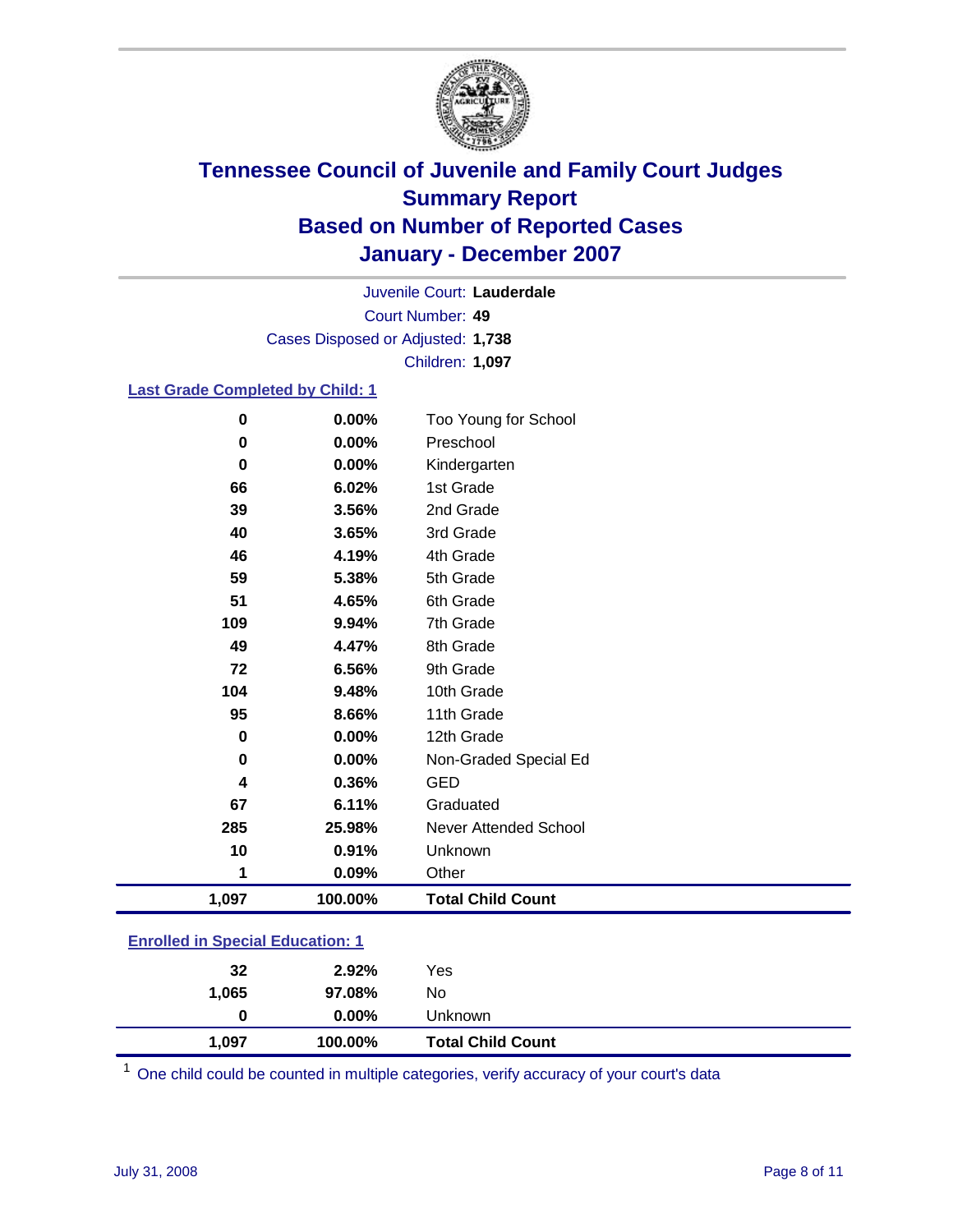

|                              |                                   | Juvenile Court: Lauderdale |
|------------------------------|-----------------------------------|----------------------------|
|                              |                                   | Court Number: 49           |
|                              | Cases Disposed or Adjusted: 1,738 |                            |
|                              |                                   | Children: 1,097            |
| <b>Action Executed By: 1</b> |                                   |                            |
| 1,732                        | 91.40%                            | Judge                      |
| 0                            | $0.00\%$                          | Referee                    |
| 163                          | 8.60%                             | <b>YSO</b>                 |
| 0                            | 0.00%                             | Other                      |
| $\bf{0}$                     | $0.00\%$                          | Unknown / Not Reported     |
| 1,895                        | 100.00%                           | <b>Total Action Count</b>  |

### **Formal / Informal Actions: 1**

| 58           | 3.06%    | Dismissed                                        |
|--------------|----------|--------------------------------------------------|
| $\mathbf{2}$ | 0.11%    | Retired / Nolle Prosequi                         |
| 426          | 22.48%   | <b>Complaint Substantiated Delinquent</b>        |
| 141          | 7.44%    | <b>Complaint Substantiated Status Offender</b>   |
| 92           | 4.85%    | <b>Complaint Substantiated Dependent/Neglect</b> |
| 0            | $0.00\%$ | <b>Complaint Substantiated Abused</b>            |
| 0            | $0.00\%$ | <b>Complaint Substantiated Mentally III</b>      |
| 163          | 8.60%    | Informal Adjustment                              |
| 0            | $0.00\%$ | <b>Pretrial Diversion</b>                        |
| 0            | $0.00\%$ | <b>Transfer to Adult Court Hearing</b>           |
| 0            | $0.00\%$ | Charges Cleared by Transfer to Adult Court       |
| 1,002        | 52.88%   | Special Proceeding                               |
|              | 0.05%    | <b>Review Concluded</b>                          |
| 10           | 0.53%    | Case Held Open                                   |
| 0            | $0.00\%$ | Other                                            |
| 0            | $0.00\%$ | Unknown / Not Reported                           |
| 1,895        | 100.00%  | <b>Total Action Count</b>                        |

<sup>1</sup> If different than number of Referral Reasons (1895), verify accuracy of your court's data.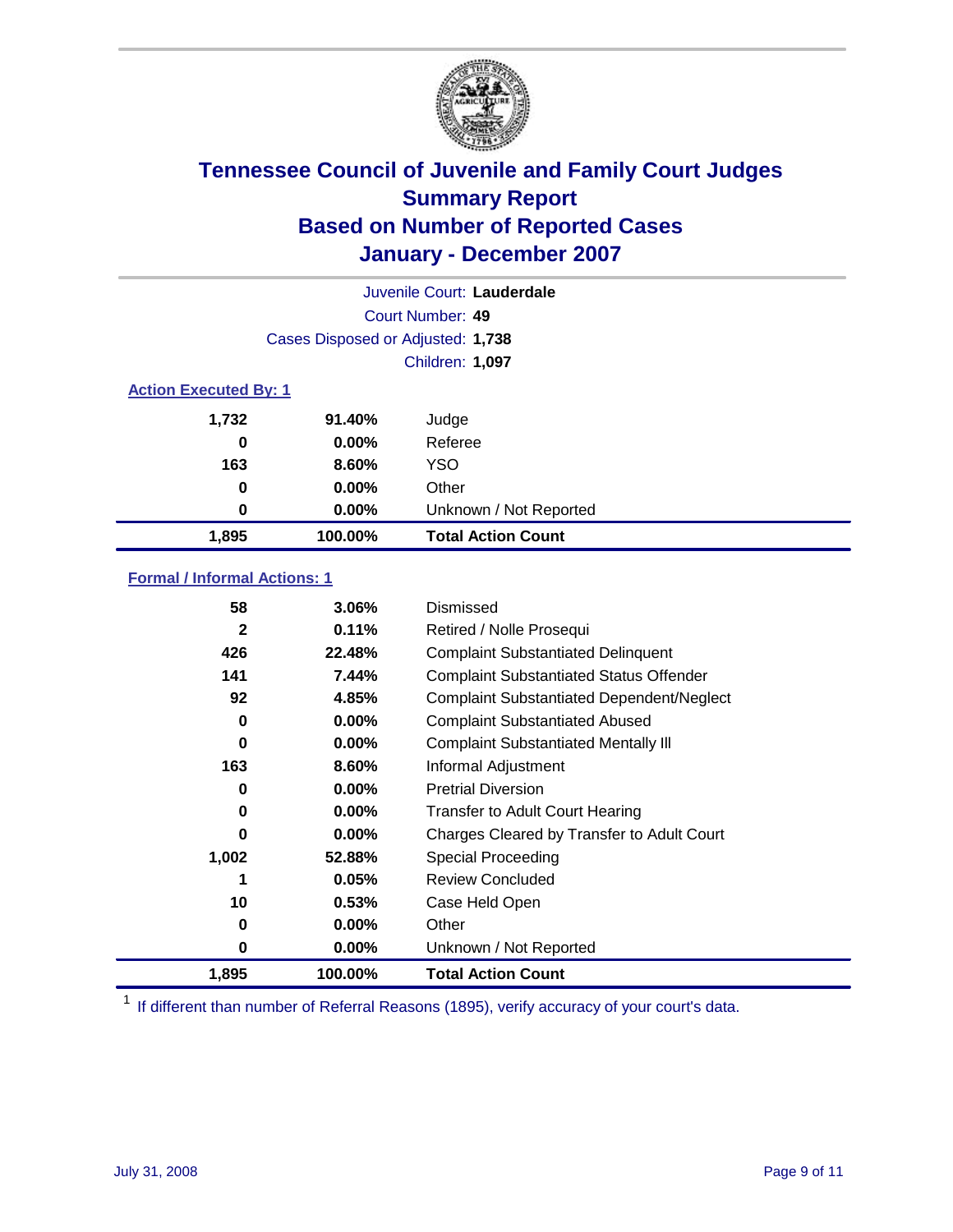

|                       |                                   | Juvenile Court: Lauderdale                            |
|-----------------------|-----------------------------------|-------------------------------------------------------|
|                       |                                   | Court Number: 49                                      |
|                       | Cases Disposed or Adjusted: 1,738 |                                                       |
|                       |                                   | Children: 1,097                                       |
| <b>Case Outcomes:</b> |                                   | There can be multiple outcomes for one child or case. |
| 228                   | 5.43%                             | <b>Case Dismissed</b>                                 |
| $\mathbf{2}$          | 0.05%                             | Case Retired or Nolle Prosequi                        |
| 146                   | 3.48%                             | Warned / Counseled                                    |
| 120                   | 2.86%                             | <b>Held Open For Review</b>                           |
| 104                   | 2.48%                             | Supervision / Probation to Juvenile Court             |
| 0                     | 0.00%                             | <b>Probation to Parents</b>                           |
| 0                     | 0.00%                             | Referral to Another Entity for Supervision / Service  |
| 82                    | 1.95%                             | Referred for Mental Health Counseling                 |
| 23                    | 0.55%                             | Referred for Alcohol and Drug Counseling              |
| 0                     | 0.00%                             | <b>Referred to Alternative School</b>                 |
| 0                     | 0.00%                             | Referred to Private Child Agency                      |
| 0                     | 0.00%                             | Referred to Defensive Driving School                  |
| 32                    | 0.76%                             | Referred to Alcohol Safety School                     |
| 0                     | 0.00%                             | Referred to Juvenile Court Education-Based Program    |
| 78                    | 1.86%                             | Driver's License Held Informally                      |
| 0                     | 0.00%                             | <b>Voluntary Placement with DMHMR</b>                 |
| 0                     | 0.00%                             | <b>Private Mental Health Placement</b>                |
| 0                     | 0.00%                             | <b>Private MR Placement</b>                           |
| 0                     | 0.00%                             | Placement with City/County Agency/Facility            |
| 0                     | 0.00%                             | Placement with Relative / Other Individual            |
| 133                   | 3.17%                             | Fine                                                  |
| 249                   | 5.93%                             | <b>Public Service</b>                                 |
| 22                    | 0.52%                             | Restitution                                           |
| 0                     | 0.00%                             | <b>Runaway Returned</b>                               |
| 118                   | 2.81%                             | No Contact Order                                      |
| 0                     | 0.00%                             | Injunction Other than No Contact Order                |
| 23                    | 0.55%                             | <b>House Arrest</b>                                   |
| 242                   | 5.76%                             | <b>Court Defined Curfew</b>                           |
| 0                     | 0.00%                             | Dismissed from Informal Adjustment                    |
| 0                     | 0.00%                             | <b>Dismissed from Pretrial Diversion</b>              |
| 0                     | 0.00%                             | <b>Released from Probation</b>                        |
| 0                     | 0.00%                             | <b>Transferred to Adult Court</b>                     |
| 0                     | $0.00\%$                          | <b>DMHMR Involuntary Commitment</b>                   |